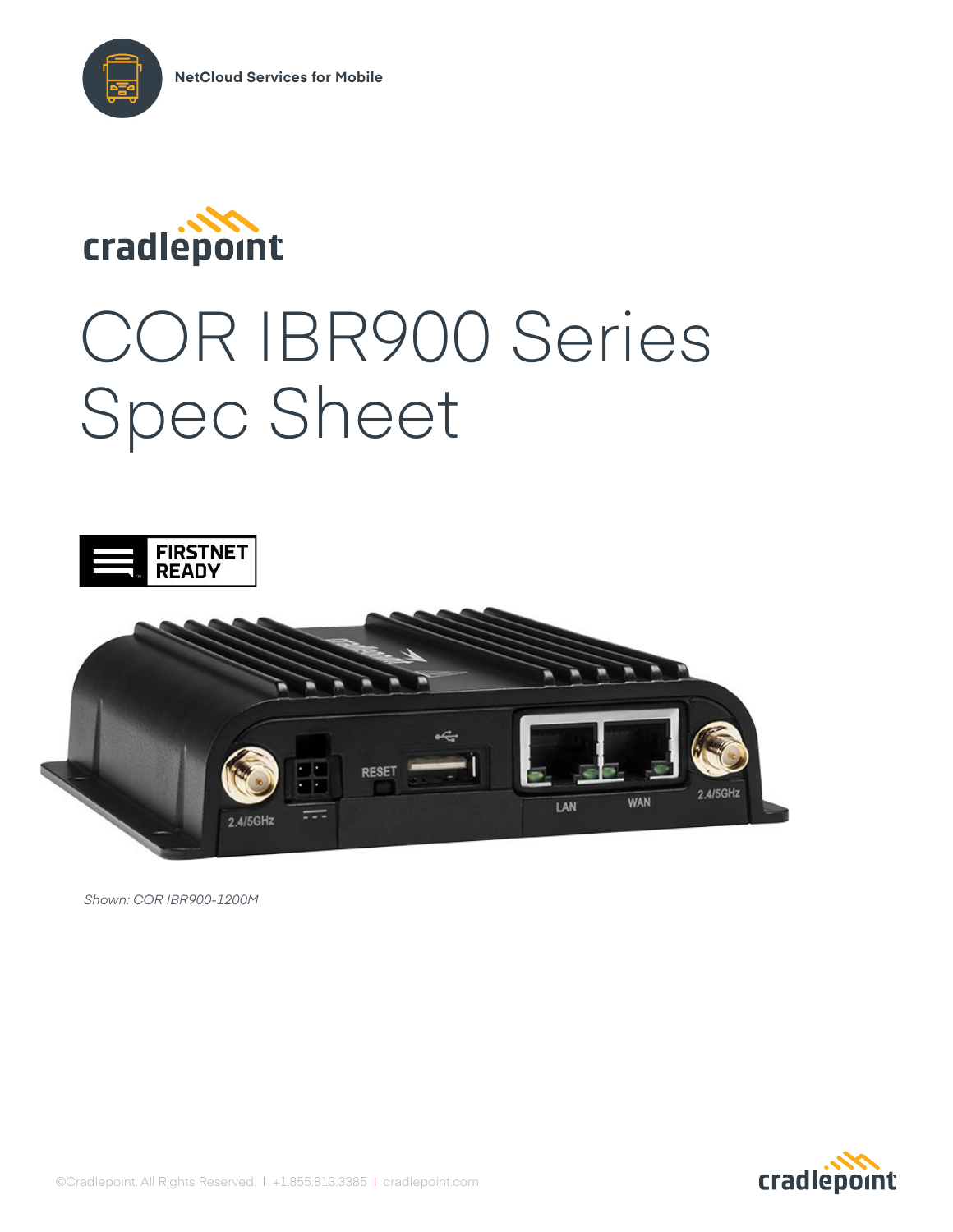Cradlepoint COR IBR900 Series mobile routers are sold as part of an all-inclusive mobile networking package.

### **NetCloud Packages for Mobile include:**

- **—** Ruggedized routers, purpose built for mobile applications
- **—** A NetCloud Service Plan tailored for branch networking and set for a specific term
- **—** 24x7 support and limited lifetime warranty

### **What to Buy**

| <b>Description</b>                                                                      | <b>Part Numbers</b> |
|-----------------------------------------------------------------------------------------|---------------------|
| North America (U.S., Canada)                                                            |                     |
| NetCloud Essentials for Mobile Routers with IBR900-1200M                                | MAx-09001200-NNA    |
| NetCloud Essentials for Mobile Routers with IBR900-600M-NPS<br>$\overline{\phantom{0}}$ | MAx-0900600M-NNA    |
| NetCloud Essentials for Mobile Routers with IBR900 (no modem)                           | MAx-0900NM-0NA      |
| U.S.                                                                                    |                     |
| NetCloud Essentials for Mobile Routers with IBR900LPE                                   | MAx-0900LPE-VNA     |
| Europe $(EU)$                                                                           |                     |
| NetCloud Essentials for Mobile Routers with IBR900-600M-NPS-EU                          | MAx-0900600M-EWA    |
| NetCloud Essentials for Mobile Routers with IBR900-EU (no modem)                        | MAx-0900NM-0WA      |
| <b>Asia-Pacific</b> (Australia, New Zealand, Singapore)                                 |                     |
| NetCloud Essentials for Mobile Routers with IBR900-600M-NPS-AP                          | MAx-0900600M-PWA    |
| NetCloud Essentials for Mobile Routers with IBR900LP5-NPS-AP                            | MAx-0900LP5-PWA     |
| NetCloud Essentials for Mobile Routers with IBR900-AP (no modem)                        | MAx-0900NM-0WA      |
| <b>All Regions</b>                                                                      |                     |
| NetCloud Advanced for Mobile Routers                                                    | MAx-NCADV           |

*x = 1, 3, or 5 years*

**NetCloud Essentials** packages and plans contain all the features and capabilities required for a broad range of mobile or in-vehicle applications. Essentials packages include 24x7 support (phone support: 24 hour weekdays with emergency response on weekends, web: 24x7, chat: 24x5) and a limited lifetime warranty.

For additional capabilities, a **NetCloud Advanced** upgrade can be added to the NetCloud Essentials Package at any time.

See additional details of what is included in the Essential and Advanced NetCloud software: [cradlepoint.com/netc](https://cradlepoint.com/netcloud-manager)loud-manager

For more details on the COR IBR900 mobile router, included with the NetCloud Packages for mobile, see below.

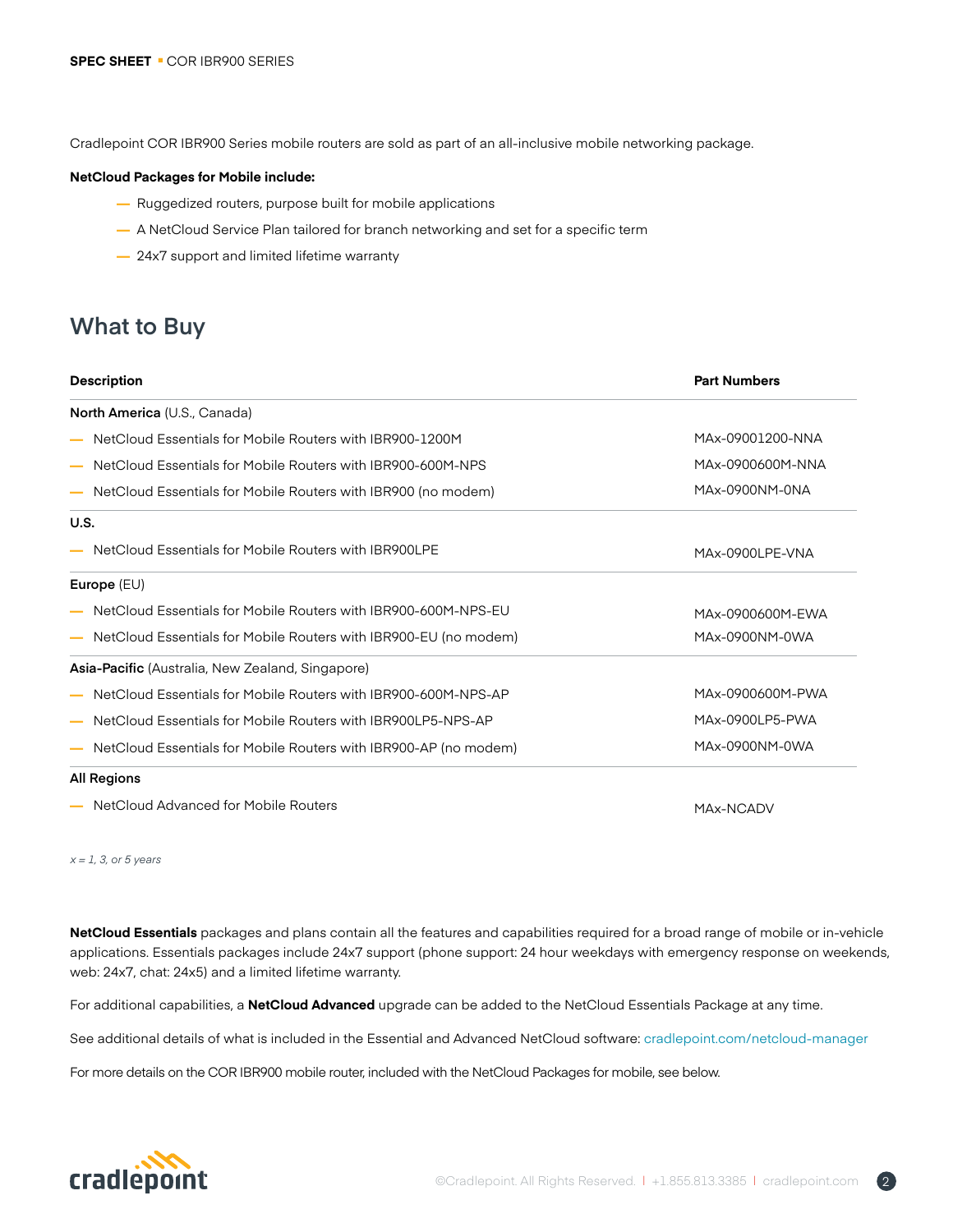# **What's in the Box**

- **—** Ruggedized router with integrated business-class 3G/4G modem; includes integrated mounting plate
- **—** Quick Start Guide with warranty information
- **—** Standard product is "-NPS" SKU comes with no antennas or power supply, and includes a 2-meter locking power and GPIO cable (direct wire).
- **—** Extra SIM door screws (2)

### **Some Higher Priced Legacy SKUs Included:**

- **—** External 3G/4G mobile broadband modem antennas (2) (SMA), finger tighten only
- **—** External WiFi antennas (2) (reverse SMA\*), < 5 dBi gain, finger tighten only
- **—** 12 V / 2 A power supply w/ locking connector; DC GPIO/power cable available

*\*IBR900 only*

# **Key Features**

### Models

- **—** COR IBR900-1200M: LTE Advanced Pro 1 Gbps LTE/HSPA+ (SIM-based, Auto-carrier Selection for North American)— Pending
	- **—** The IBR900-1200M is FirstNet ReadyTM; includes support for Band 14
- **—** COR IBR900-600M: LTE Advanced 600 Mbps LTE/HSPA+ (SIM-based, Auto-carrier Selection for all North American, European, and Asia Pacific carriers; includes support for 700 MHz Band 28 in Asia Pacific)
- **—** COR IBR900LP6: LTE Advanced LTE/HSPA+ (SIM-based, Auto-carrier Selection for all North American and European carriers
- **—** COR IBR900LP5: 300 Mbps LTE Advanced for operators in Asia Pacific and Saudi Arabia (SIM-based Auto-carrier selection)
- **—** COR IBR9000LPE: 4G LTE/HSPA+/EVDO (multi-carrier)

### **WAN**

- **—** Dual-modem capable with optional COR Extensibility Dock
- **—** WiFi-as-WAN, with WPA2 Enterprise Authentication for WiFi-as-WAN
- **—** Failover/Failback
- **—** Load Balancing
- **—** Advanced Modem Failure Check
- **—** WAN Port Speed Control
- **—** WAN/LAN Traffic Steering
- **—** IP Passthrough
- **—** Standby
- **—** DynDNS
- **—** QoS (DSCP and Priority Queuing)

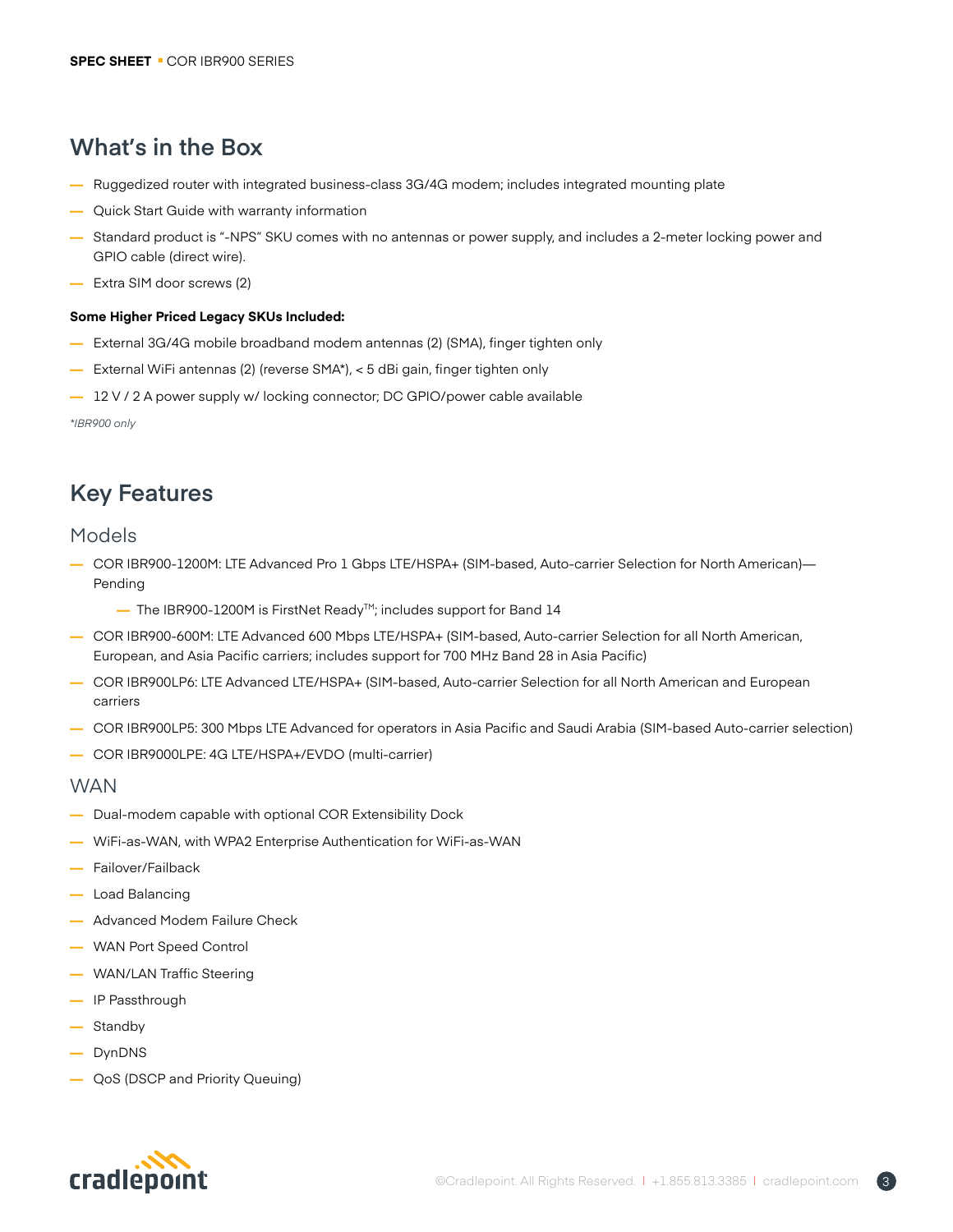### LAN

- **—** VLAN 802.1Q
- **—** DHCP Server, Client, Relay
- **—** DNS and DNS Proxy
- **—** UPnP
- **—** DMZ
- **—** Multicast/Multicast Proxy
- **—** MAC Address Filtering

### $WiFi<sup>1</sup>$

- **—** Dual-Band, dual-concurrent
- **—** 802.11 a/b/g/n/ac wave 2—MU-MIMO and 256 QAM support
- **—** Up to 128 connected devices (64 per radio 2.4 GHz and 5 GHz)
- **—** Multiple SSIDs: 2 per radio (4 total)
- **—** WPA2 Enterprise (WiFi)
- **—** Hotspot/Captive Portal
- **—** SSID-based Priority
- **—** Client Mode for faster data offload
- **—** Frequencies supported:
	- **—** 2.4 GHz (2412 2472 MHz)
	- **—** 5 GHz
		- **—** U-NII-1 (5.150-5.250 GHz)
		- **—** U-NII- 2a (5.250-5.350 GHz) North America IBR900-600M Only
		- **—** U-NII-2c (5.470-5.725 GHz) North America IBR900-600M Only
		- **—** U-NII-3 (5.7225-5.825 MHz) North America Only

### Management

- **—** Cradlepoint NetCloud Manager
- **—** Web UI, API, CLI
- **—** Active GPS support on all models
- **—** Data Usage Alerts (router and per client)
- **—** Advanced Troubleshooting (support)
- **—** Device Alerts
- **—** SNMP
- **—** SMS control
- **—** Serial Redirector
- **—** Auto APN Recovery
- **—** Syslog

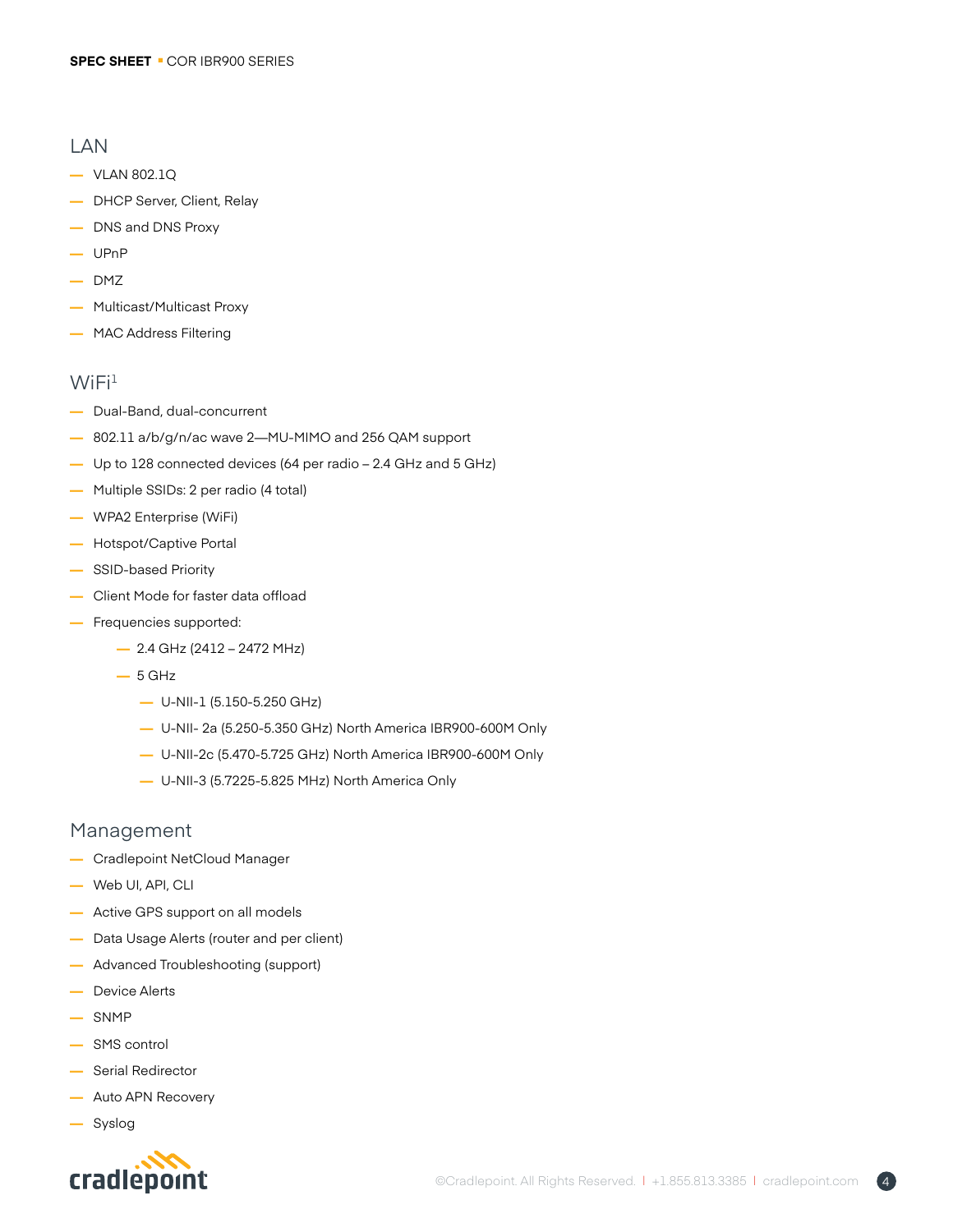### VPN & Routing

- **—** IPsec Tunnel up to ten concurrent sessions
- **—** L2TP
- **—** GRE Tunnel
- **—** OSPF/BGP/RIP
- **—** Route Filters (Access Control Lists, Prefix Filters, Route Maps, Communities for BGP)
- **—** Per-Interface Routing
- **—** Routing Rules
- **—** Policy-based Routing
- **—** NAT-less Routing
- **—** Virtual Server/Port Forwarding
- **—** NEMO/DMNR
- **—** IPv6
- **—** VRRP
- **—** STP
- **—** NHRP
- **—** VTI Tunnel support
- **—** OpenVPN support
- **—** CP Secure VPN compatible
- **—** Serial PAD Mode

### **Security**

- **—** RADIUS and TACACS+ support\*
- **—** 802.1x authentication for Ethernet\*\*
- **—** Zscaler integration
- **—** Certificate support
- **—** ALGs
- **—** MAC Address Filtering
- **—** Advanced Security Mode (local user management only)
- **—** FIPS 140-2 Inside version available
- **—** Per-Client Web Filtering
- **—** IP Filtering
- **—** Content Filtering (basic)
- **—** Website Filtering
- **—** Zone-Based Object Firewall with host address (IP or FQDN), port, and MAC address

*\*Native support for authentication. Authorization and accounting support through hotspot/captive portal services. \*\*802.1x Authentication for Ethernet not available for FIPS SKUs.*

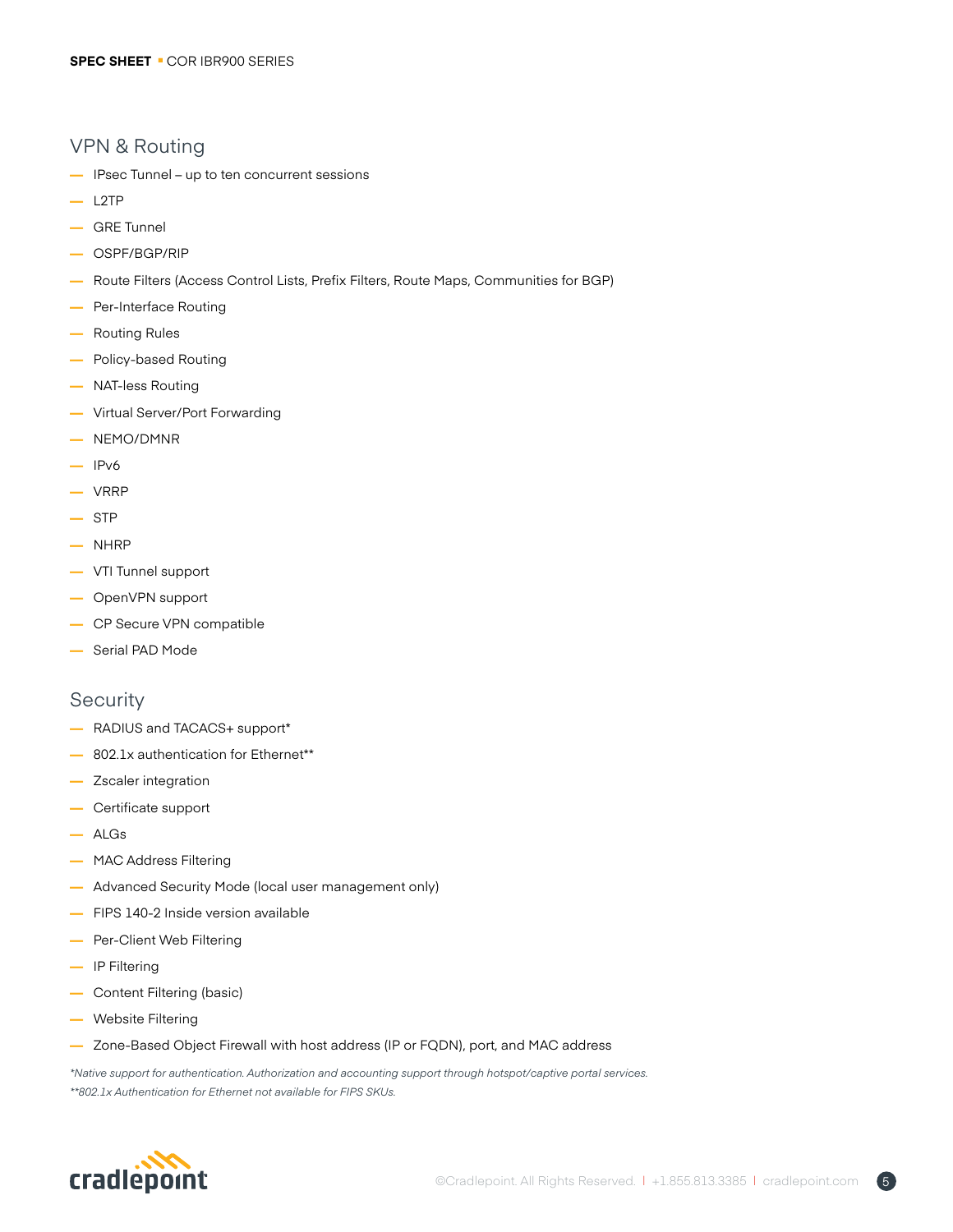### Cloud Optimized IP Communications

- **—** Automated WAN Failover/Failback support
- **—** WAN Affinity and QoS allow prioritization of VoIP services
- **—** Advanced VPN connectivity options to HQ
- **—** SIP ALG and NAT to allow VoIP and UC communications to traverse firewall
- **—** MAC Address Filtering
- **—** 802.1p/q for LAN QoS segmentation and treatment of VoIP on LAN
- **—** Private Network support (wired and 4G WAN)
- **—** Cloud-based management

*1 WiFi-related functions are only supported on IBR900 models*

# **Specifications**

The following features are delivered through the NetCloud Service.

### **WAN:**

- **—** Dual-modem capable with optional COR Extensibility Dock
- **—** Integrated 1200M LTE Advanced Pro modem (with DC-HSPA+ failover), delivering 1 Gbps\*\*
- **—** Integrated 600M LTE Advanced 600 Mbps modem (with DC-HSPA+ failover)
- **—** Integrated LP6 300Mbps LTE Advanced LTE modem (with DC-HSPA+ failover) or LP5 300Mbps LTE Advanced LTE
- **—** modem (with DC-HSPA+ failover)
- **—** Two LAN/WAN switchable 10/100/1000 Gigabit Ethernet ports one default WAN (cable/DSL/T1/satellite/Metro Ethernet)
- **—** WiFi as WAN, Metro WiFi; 2×2 MIMO "N" 2.4 GHz or 5 GHz; 802.11 a/b/g/n/ac wave 2 (IBR900 only)
- **—** Integrated LPE 100Mbps 4G LTE/HSPA+/EVDO with 3G CDMA/EVDO fallback for Verizon and Sprint

### **LAN:**

- **—** Dual-band, dual-concurrent WiFi; 802.11 a/b/g/n/ac wave 2 (IBR900 only)
- **—** Two LAN/WAN switchable 10/100/1000 Gigabit Ethernet ports one default LAN
- **—** Serial console support for Out-of-Band Management of a connected device

### **Ports:**

- **—** Power
- **—** 2-wire GPIO
- **—** Add more GPIO ports with optional 9-wire GPIO cable or COR Extensibility Dock (see Accessories section below)
- **—** USB 2.0
- **—** Two Ethernet LAN/WAN
- **—** Two cellular antenna connectors (SMA)

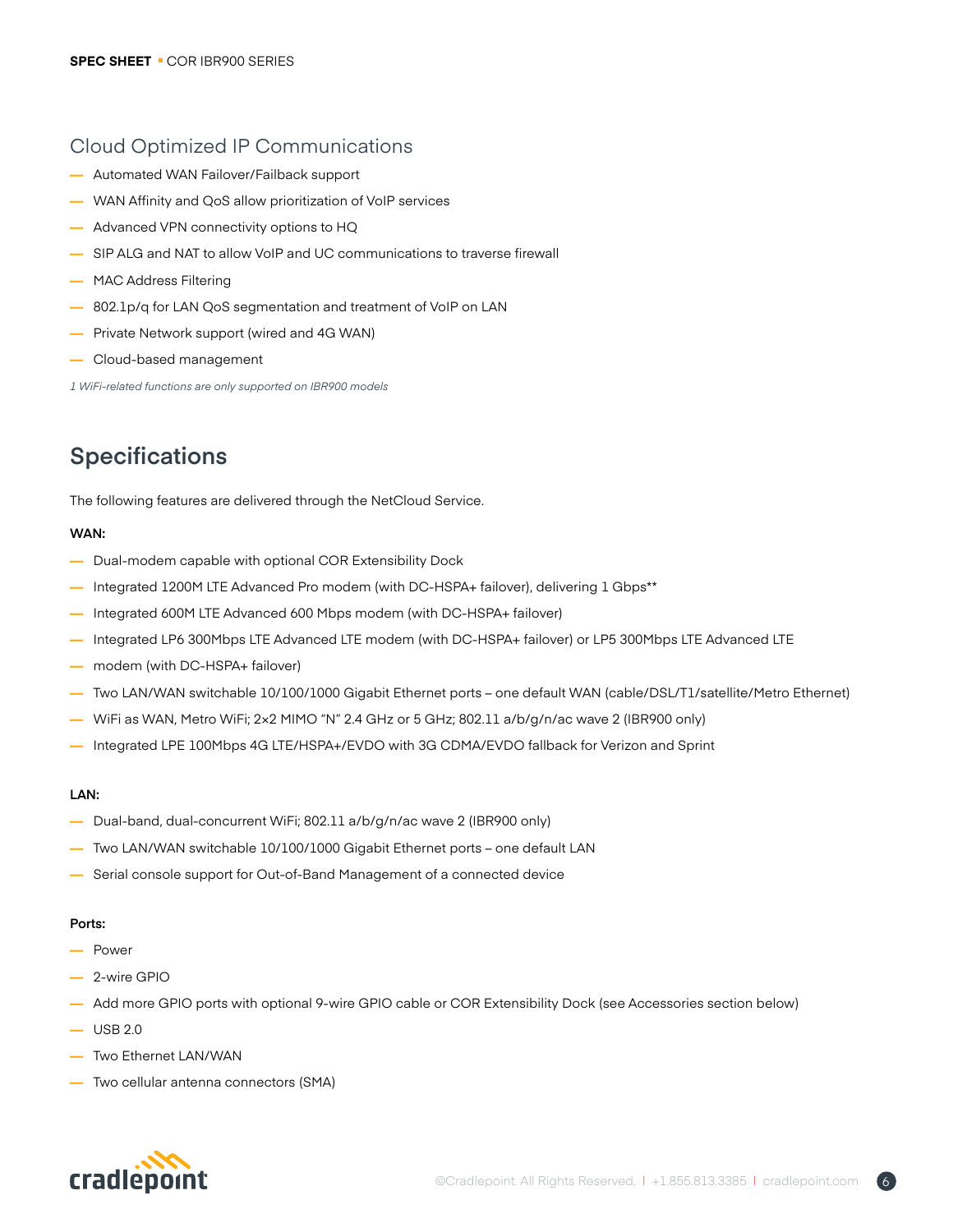- **—** One active GPS antenna connector (SMA)
- **—** Two WiFi antenna connectors (R-SMA)
- **—** 15-pin dock port for COR Extensibility Dock, 9-wire GPIO cable, or COR Extensibility Port to Serial Cable

### **Temperature:**

- **—** -30 °C to 70 °C (-22 °F to 158 °F) operating with optional\* 9-wire power and GPIO cable (Part #170680-000)
- **—** -30 °C to 70 °C (-22 °F to 158 °F) operating with optional extended temperature AC power supply (Part #170648-000; see this page for line cord details)
- **—** -20 °C to 60 °C (-4 °F to 140 °F) operating with included† standard AC power supply
- **—** -40 °C to 85 °C (-40 °F to 185 °F) storage
- *\* Included with "-NPS" version, † not included with "-NPS" version*

#### **Humidity (non-condensing):**

- **—** 5% to 95% operating
- **—** 5% to 95% storage

#### **Power:**

- **—** DC input steady state voltage range: 9–33 VDC (requires inline fuse for vehicle installations)
	- **—** For 9–24 VDC installations, use a 3 A fuse
	- **—** For > 24 VDC installations, use a 2.5 A fuse
- **—** Reverse polarity and transient voltage protection per ISO 7637-2
- **—** Ignition sensing (automatic ON and time-delay OFF)
- **—** Power consumption:
	- **—** Idle: 4 W
	- **—** WiFi Tx/Rx: 9 W
	- **—** LTE Tx/Tx: 6.25 W
	- **—** 12 VDC / 2 A adapter recommended

#### **WiFi Power:**

- **—** 2.4 GHz: 18 dBm conducted
- **—** 5 GHz VHT20: 17.5 dBm conducted
- **—** 5 GHz VHT40: 17 dBm conducted
- **—** 5 GHz VHT80: 16.5 dBm conducted

**Size:** 4.6 × 4.5 × 1.2 in (118 × 113.5 × 29.3 mm)

**Weight:** 14 oz (400 g)

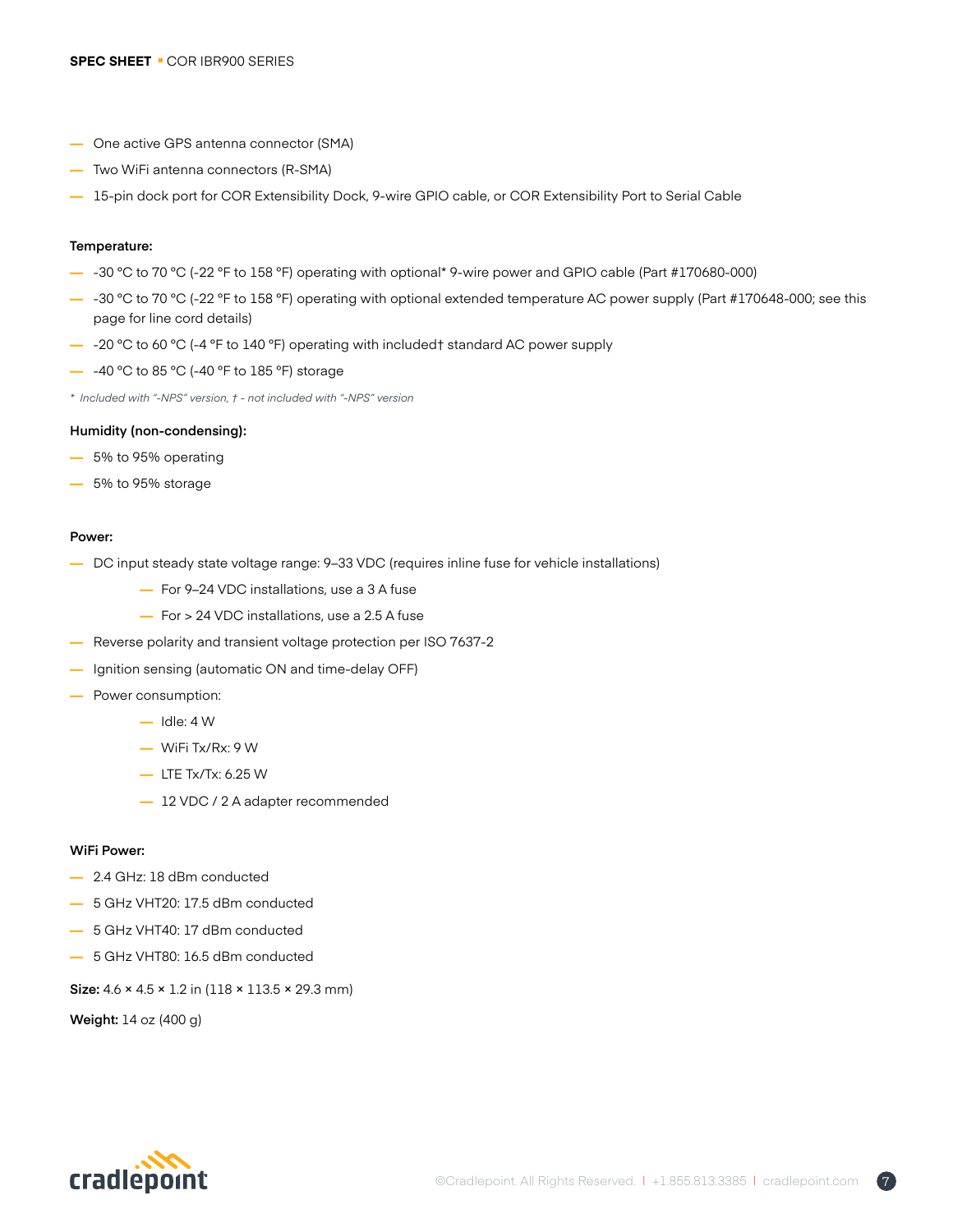### **Certifications:**

- **—** WiFi Alliance (IBR900 only) 802.11a/b/g/n/ac wave 2 certified
- **—** Safety: UL/CUL, CB Scheme, EN60950-1
- **—** Hazardous Locations: Class1, Div 2. IBR900-600M-NA only.
- **—** Shock/Vibration/Humidity: compliant with MIL STD 810G and SAEJ1455
- **—** Ingress Protection: compliant with IP54 (includes protection from dust and splashing water)
- **—** Materials: WEEE, RoHS, RoHS-2, California Prop 65
- **—** Telecom: PTCRB/CTIA, GCF-CC
- **—** Regulatory Models: S5A643A, S5A644A, S5A648A, S5A701A, S5A706A, S5A843A, S5A848A
- **—** FIPS 140-2 Inside

### **GPS:**

- **—** GPS Protocols: TAIP and NMEA 0183 V3.0
- **—** Satellite channels: Maximum 55 channels, simultaneous tracking
- **—** Concurrent standalone GPS, GLONASS, BeiDou and Galileo
- **—** 1 Hz refresh rate
- **—** Accuracy:
	- **—** < 2 m: 50%
	- **—** < 5 m: 90%
	- **—** Horizontal: < 2 m (50%); < 5 m (90%)
	- **—** Altitude: < 4 m (50%); < 8 m (90%)
	- **—** Velocity: < 0.2 m/s
- **—** Acquisition (measured with signal strength = -145 dBm):
	- **—** Hot start: 1 second
	- **—** Warm start: 29 seconds
	- **—** Cold start: 32 seconds
- **—** Sensitivity:
	- **—** Tracking: -160 dBm (tracking sensitivity is the lowest GNSS signal level for which the device can still detect an in-view satellite 50% of the time when in sequential tracking mode)
	- **—** Acquisition (standalone): -145 dBm (acquisition sensitivity is the lowest GNSS signal level for which the device can still detect an in-view satellite 50% of the time)
- **—** Operational limits: altitude < 6000 m or velocity < 100 m/s (either limit may be exceeded, but not both)

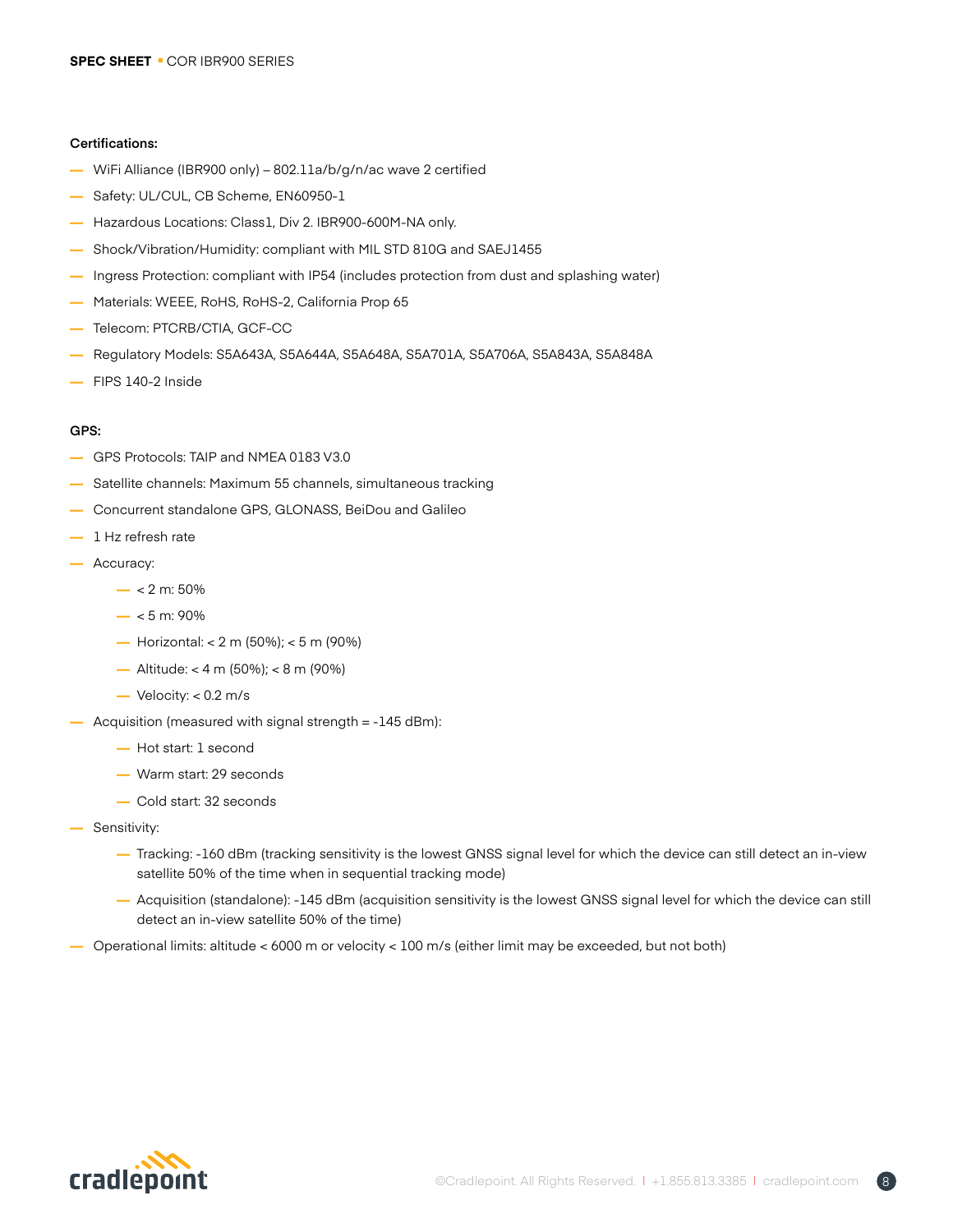# **Router Performance**

- **—** Max Throughout (Default Configuration\*): 900 Mbps
- **—** Max Concurrent TCP Sessions: 16,000
- **—** Recommended Max Client Count: 30\*\*

*\*Cradlepoint defines client as any network connected device utilizing resources, such as bandwidth, on the local network.*

*\*\*Default configuration shipped with hardware including NAT and basic stateful/zone firewall configuration.*

- **—** Performance testing was conducted based off requirements as defined in RFC2544 using a mix of 64, 256, and 1500-byte packet sizes. Throughput is shown as bi-directional TCP traffic with less than a 1% packet loss using four wired clients.
- **—** Specifications and information in this datasheet are subject to change without notice.

# **Accessories**

Cradlepoint offers several accessory options for extensibility, power, and antennas:

### **Seecond Integrated LTE Modem with MC400:**

- **—** MC400-1200M (worldwide)
- **—** MC400LP6 (North America or EU)
- **—** MC400LP5 (Asia Pacific or Saudi Arabia)
- **—** MC400LP4 (AT&T, Verizon, T-Mobile and Canada)
- **—** MC400LPE-VZ (Verizon)
- **—** MC400LPE-AT (AT&T)
- **—** MC400LPE-SP (Sprint)
- **—** MC400LPE-GN (generic for use on T-Mobile in the U.S. and Rogers, Bell, & TELUS in Canada)
- **—** MC400LP3-EU (Europe)

#### **Extensibility**

- **—** COR Extensibility Dock (Part # 170700-000)
- **—** 9-wire power & GPIO cable (Part #170680-000)
- **—** COR Extensibility Port to Serial Cable (Part #: 170767-000)

### **Power:**

### **Vehicle Options**

- **—** Vehicle locking power adapter for COR (Part # 170635-000)
- **—** Two meter locking power and GPIO cable (direct wire) (Part # 170585-000) *–included by default on IBR900LP6-NANPS only and standard IBR900-600M-NPS SKUs.*

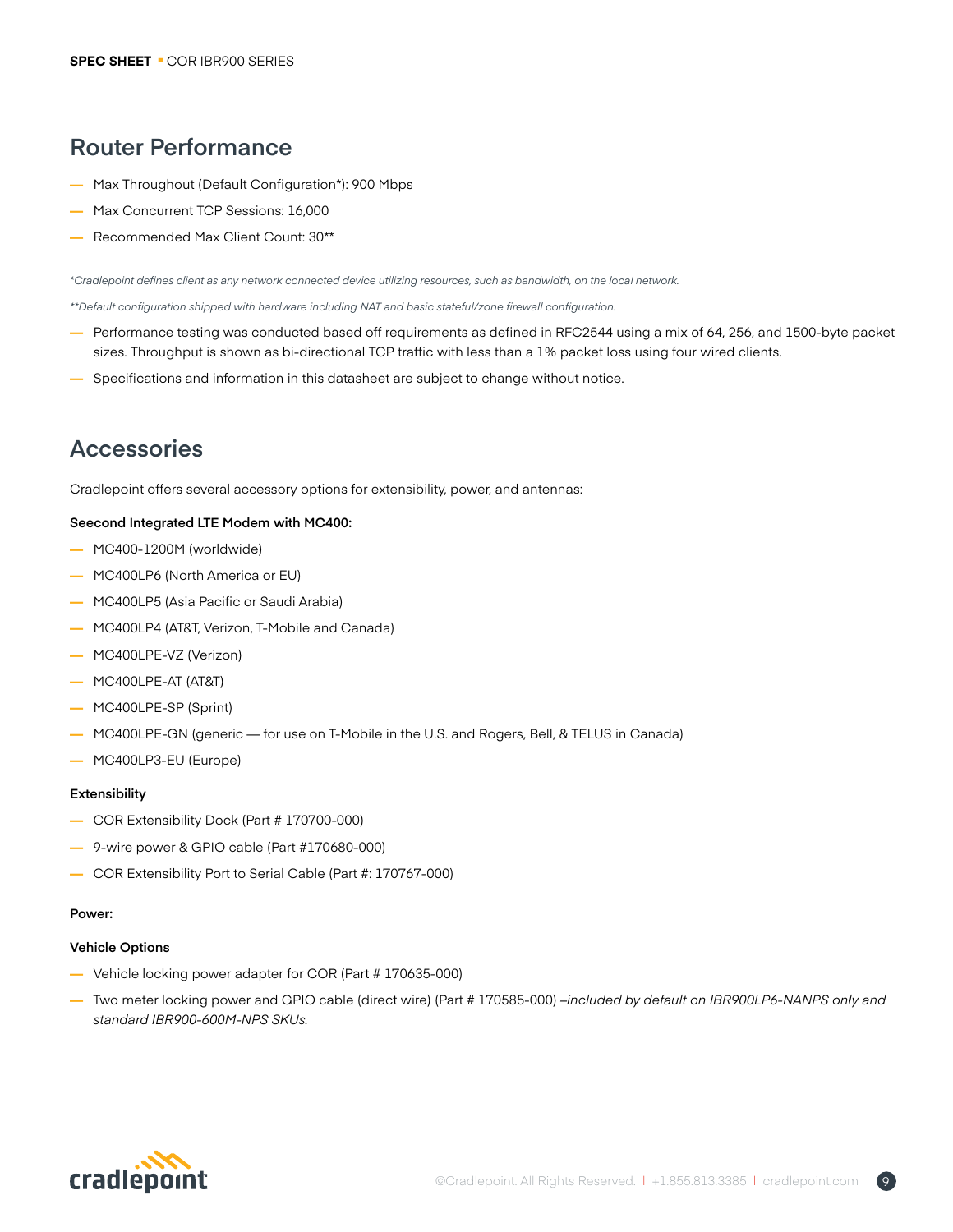#### **Power Supplies/Adapters**

- **—** North America COR IBR900/IBR950 power supply (Part # 170716-000)
- International power supply—includes adapters for US, EU, UK, AU (Part # 170717-000)
- **—** Barrel to 4-pin power adapter (Part # 170665-000)
- **—** Extended temperature AC power supply (Part #170648-001; [see line cord details](https://cradlepoint.com/products/cor-extended-temperature-power-adapter-line-cord))

#### **Antennas – 3G/4G Modem, WiFi & GPS:**

- **—** 700 MHz 2700 MHz Wide Band Directional Antenna (Yagi/Log- Periodic) Part #: 170588-000
- **—** 12" Mag-Mount Antenna with SMA Male Connector Part #: 170605-000
- **—** 4" Mini Mag-Mount Antenna with SMA Male Connector Part #: 170606-000
- **—** 2.4/5 GHz Dual-band, Dual-concurrent WiFi Antenna Part #: 170628-000 (WiFi models only)
- **—** Universal 3G/4G/LTE Modem Antenna Part #: 170649-000
- **—** GPS Screw-Mount Antenna Part #: 170651-000
- **—** GPS Mag-Mount Antenna Part #: 170652-000
- **—** Multi-Band Omni-Directional Antenna Part #: 170668-000
- **—** Indoor/Outdoor Panel Patch Part #: 170669-000
- **—** Universal LTE/4G/3G / 2dBi/3dBi antenna with SMA connector for all AER, ARC, COR, and MC400 products (Part # 170704-001)

#### **Vehicle Antennas**

- **—** 3-in-1 GPS & Modem Screw-Mount Part #: 170653-000
- **—** 3-in-1 Adhesive-Mount Antenna Part #: 170653-001
- **—** 5-in-1 GPS, Modem & WiFi Screw-mount Part #: 170654-000
- **—** Low Profile 5-in-1 MIMO LTE, MIMO WiFi (2.4/5 GHz), & GPS Screw Mount Antenna with 5M Cables Part #: 170654-001
- **—** [Cradlepoint Certified Antennas for Mobile](https://cradlepoint.com/products/cradlepoint-certified-antennas-mobile)

See the [Cradlepoint Certified Antennas for Mobile f](https://cradlepoint.com/products/cradlepoint-certified-antennas-mobile)or more information about antennas. Also see the [Antenna Ordering and](https://cradlepoint.com/content/antenna-ordering-and-installation-guide)  [Installation Guide](https://cradlepoint.com/content/antenna-ordering-and-installation-guide), also available in the Resources section of antenna and router product pages.

### **Enterprise-Class Modem Specifications**

### **COR IBR900-1200M-NA**

COR IBR900-1200M models include an embedded LTE Advanced Pro 4G LTE modem. The modems support SIM-based, autocarrier selection in the USA and Canada. Simply insert the SIM and wait for the router to automatically detect the SIM and establish a connection.

- **—** Technology: Category 18 LTE Advanced Pro, DC-HSPA+
- **—** Downlink Rates: LTE 1 Gbps, DC-HSPA+ 42.2 Mbps\*
- **—** Uplink Rates: LTE 150 Mbps, DC-HSPA+ 5.76 Mbps\*

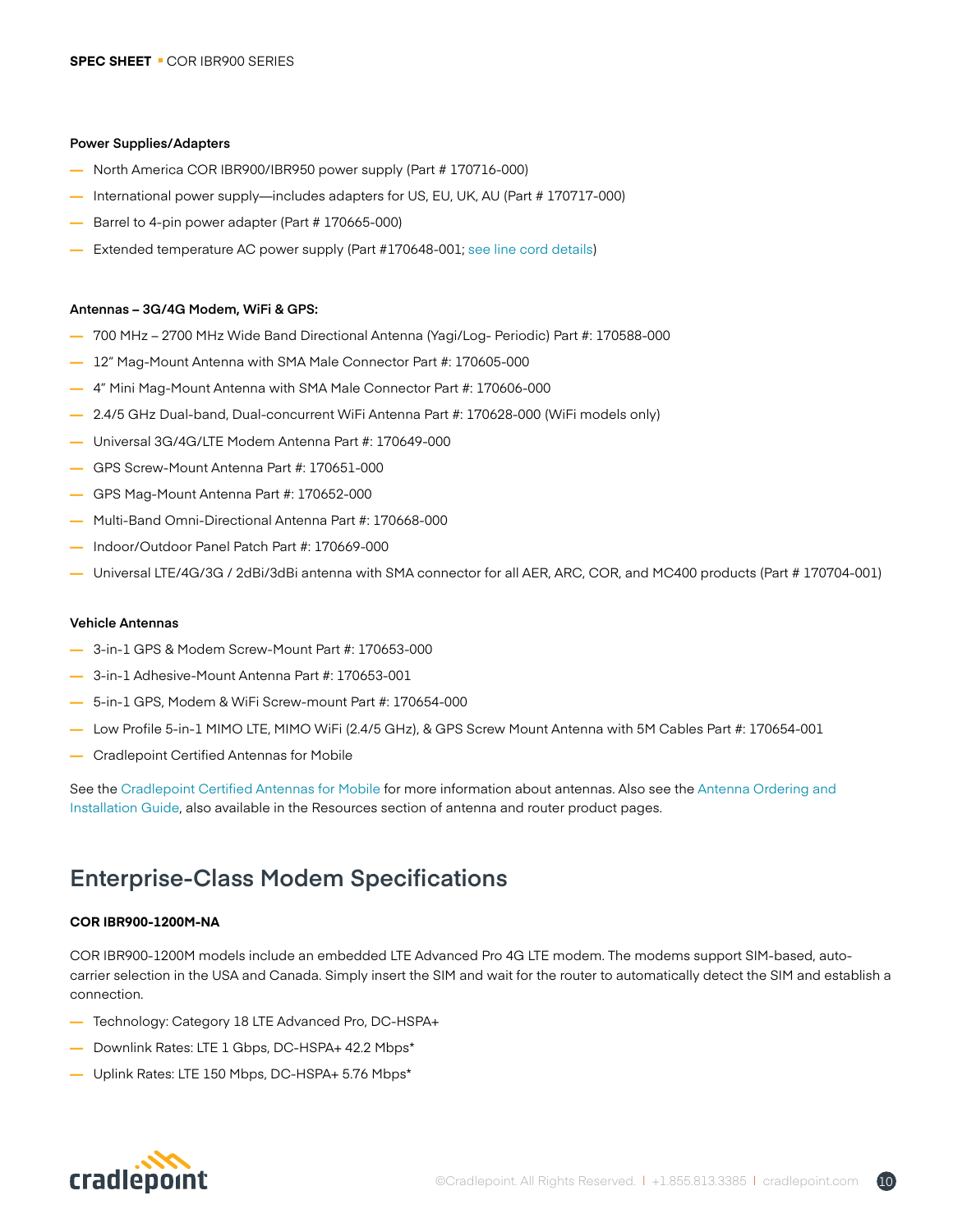- **—** MIMO: 2x2 MIMO
- **—** 256 QAM support
- **—** Frequency Bands:
	- **—** LTE Bands
		- **—** LTE FDD 1, 2(25), 3, 4(66), 5(26/18/19), 8, 12(17), 13, 14, 20, 28, 29, 71
		- **—** LTE TDD 39
- **—** Carrier Aggregation: Up to 5CA. [ ] indicates 4x4 MIMO
	- **—** AT&T: 2,4,5,12,14,29,66; 3G 2, 5
		- **—** 2CA DL carrier aggregation combinations: CA\_2A-2A, CA\_2A-4A, CA\_2A-5A, CA\_2A-12A, CA\_2A-14A, CA\_2A29A, CA\_2A-66A, CA\_2C, CA\_4A-4A, CA\_4A-5A, CA\_4A-12A, CA\_4A-29A, CA\_5A-66A, CA\_5B, CA\_12A-66A, CA\_12B, CA\_14A-66A, CA\_29A-66A, CA\_66ª-66A, CA\_66B, CA\_66C
		- **—** 3CA DL carrier aggregation combinations: CA\_2A-2A-5A, CA\_2A-2A-12A, CA\_2A-2A-14A, CA\_2A2A-66A, CA\_2A-4A-4A, CA\_2A-4A-4A, CA\_2A-4A-5A, CA\_2A-4A-5A, CA\_2A-4A-12A, CA\_2A-4A-12A, CA\_2A-5A-66A, CA\_2A-5A-66A, CA\_2A-12A-66A, CA\_2A-12A-66A, CA\_2A-14A-66A, CA\_2A-66A-66A, CA\_4A-4A-5A, CA\_4ª-4A-12A, CA\_4A-12B, CA\_5A-66A-66A, CA\_5A-66C, CA\_12A-66A-66A, CA\_14A-66A-66A, CA\_29A-66A-66A
		- **—** 4CA DL carrier aggregation combinations: CA\_2A-2A-5A-66ª, CA\_2A-2A12A-66A, CA\_2A-2A-14A-66A, CA\_2A-2A-66A-66A, CA\_2A-4A-4A-12A, CA\_2A-5A-66A-66A, CA\_2A-5B-66A, CA\_2A-12A-66A-66A, CA\_2A-14A66A-66A, CA\_5B-66A-66A
		- **—** 5CA DL carrier aggregation combinations: CA\_2A-5B-66A-66A
		- **—** 2CA UL carrier aggregation combinations: CA\_2A-12A, CA\_2A-5A, CA\_4A-12A, CA\_5A-66A, CA\_5B, CA\_12A-66A
	- **—** Verizon (Pending): 2,4,5,13,66
	- **—** T-Mobile, Canada, Generic (Pending):
		- **—** LTE FDD 1, 2(25), 3, 4(66), 5(26/18/19), 8, 12(17), 13, 14, 20, 28, 29, 71
		- **—** LTE TDD 39
- **—** Fallback: WCDMA/DC-HSPA+ (42/5.76 Mbps): Bands 1, 2, 4, 5(19), 8
- **—** Power: LTE 23 dBm ± 1, DC-HSPA+ 23 dBm ± 1
- **—** Antennas: four SMA male (plug), finger tighten only (maximum torque spec is 7 kgf/cm2)
- **—** GPS: active GPS support
- **—** SMS: SMS support
- **—** Industry Standards & Certs: FCC, PTCRB, AT&T, FirstNet. PENDING: IC, Verizon, Verizon NEMO/DMNR for Primary Wireless Access

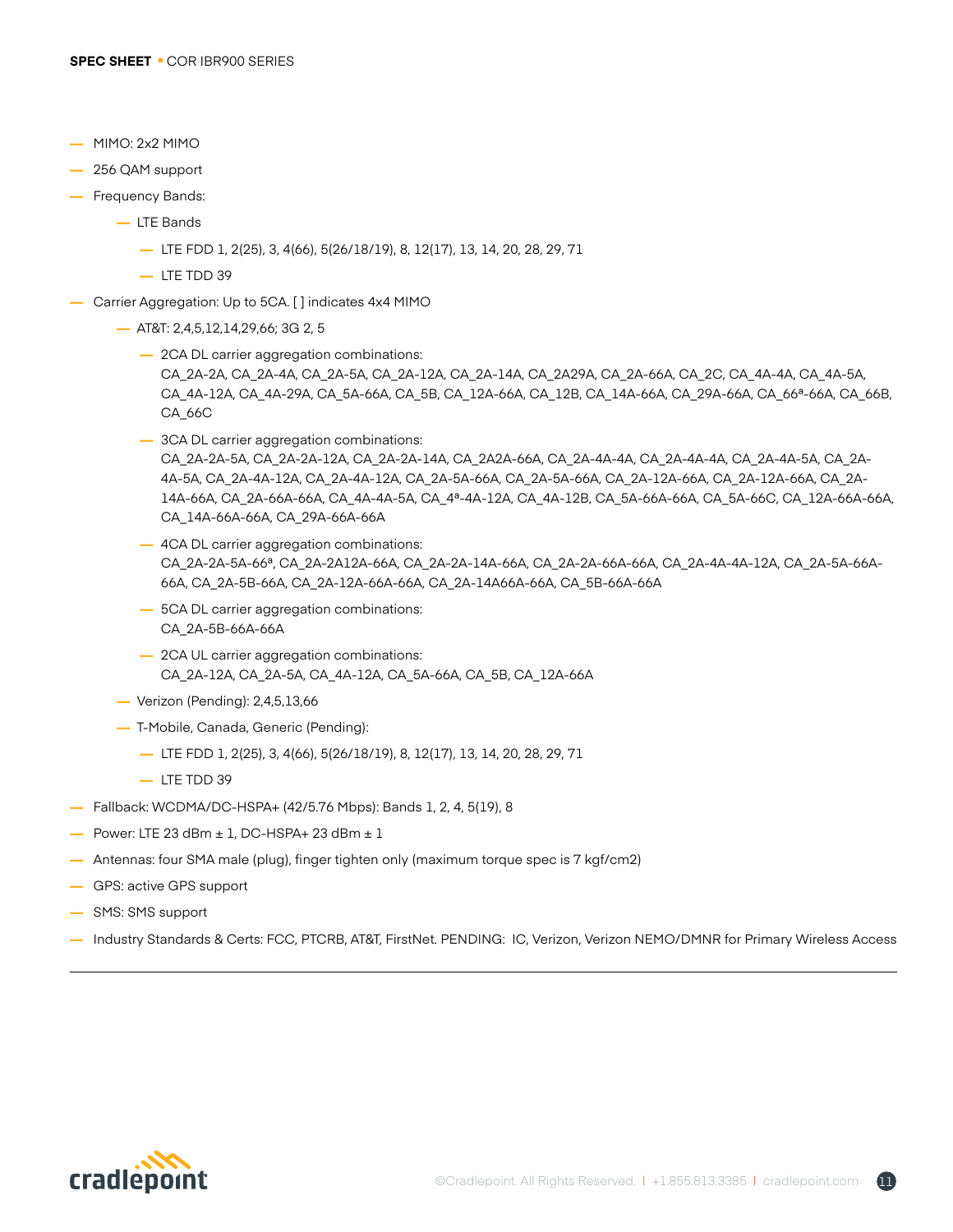#### **COR IBR900-600M-NA / -EU**

COR IBR900-600M models include an integrated LTE Advanced 600 Mbps 4G LTE modem. The 600M modems support worldwide, SIM-based, Auto-carrier selection. Simply insert the SIM and wait for the router to automatically detect the SIM and establish a connection.

- **—** Technology: Category 11 LTE Advanced, HSPA+
- **—** Downlink Rates: LTE 600 Mbps, HSPA+ 42.2 Mbps\*
- **—** Uplink Rates: LTE 75 Mbps, HSPA+ 5.76 Mbps\*
- **—** Frequency Bands:
	- **—** LTE Bands
		- **—** LTE FDD: 1–5, 7–8, 12–13, 17, 20, 25–26, 28–30, 66
		- **—** LTE TDD: 38, 40–41
		- **—** HSPA+: 1–2, 4–5, 8
- **—** LTE 2DL Carrier Aggregation Combinations:
	- **—** B2+B2, B2+B4, B2+B5, B2+B12, B2+B13, B2+B17, B2+B29, B2+B30, B4+B4, B4+B5, B4+B7, B4+B12, B4+B13, B4+B17, B4+B29, B4+B30, B5+B30, B12+B12, B12+B30, B25+B25, B25+B26, B25+B41, B26+B41, B29+B30, B41+B41, B1+B20, B3+B3, B3+B7, B3+B20, B3+B38, B7+B7, B7+B8, B7+B20, B38+B38, B1+B3, B1+B7, B1+B28, B3+B8, B3+B28, B5+B7, B5+B40, B7+B8, B7+B20
- **—** LTE 3DL Carrier Aggregation Combinations:
	- **—** B2+B2+B12/17, B2+B2+B13, B2+B2+B4, B2+B4+B5, B2+B4+B12, B2+B4+B13, B2+B4+B29,B2+B5+B30, B2+B12+B12, B2+B12+B30, B2+B29+B30, B4+B4+B5, B4+B4+B7, B4+B4+B12, B4+B4+B13, B4+B5+B30, B4+B12+B12, B4+B12+B30, B4+B29+B30, B25+B26+B41, B25+B41+B41, B26+B41+B41, B41+B41+B41, B1+B3+B20, B1+B7+B20, B3+B3+B7, B3+B3+B20, B3+B7+B20, B3+B7+B7, B3+B20+B38, B3+B38+B38, B3+B3+B5, B3+B3+B8, B3+B7+B7, B3+B7+B28, B7+B7+B28, B28+B40+B40, B40+B40+B40
	- **—** Fallback: WCDMA/DC-HSPA+ (42/5.76 Mbps): Bands 1, 2, 4, 5, 8
	- **—** Power: LTE 23 dBm ± 1, HSPA+ 23 dBm ± 1
	- **—** Antennas: two SMA male (plug), finger tighten only (maximum torque spec is 7 kgf/cm2)
	- **—** GPS: active GPS support
	- **—** SMS: SMS support
	- **—** Industry Standards & Certs: CE, FCC, GCF-CC, IC, PTCRB, AT&T, Sprint, Verizon, Verizon NEMO/DMNR for Primary Wireless Access, AS, NZS, SGP (IMDA)

### **COR IBR900LP6-NA, COR IBR950LP6-NA, COR IBR900LP6-EU**

COR IBR900/IBR950 LP6 models include an integrated LTE Advanced 300 Mbps 4G LTE modem. The LP6 modems support worldwide, SIM-based Auto-carrier selection. Simply insert the SIM and wait for the router to automatically detect the SIM and establish a connection.

The LTE bands certified for each carrier are listed below.

- **—** Technology: LTE Advanced, HSPA+
- **—** Downlink Rates: LTE 300 Mbps, HSPA+ 42.2 Mbps\*

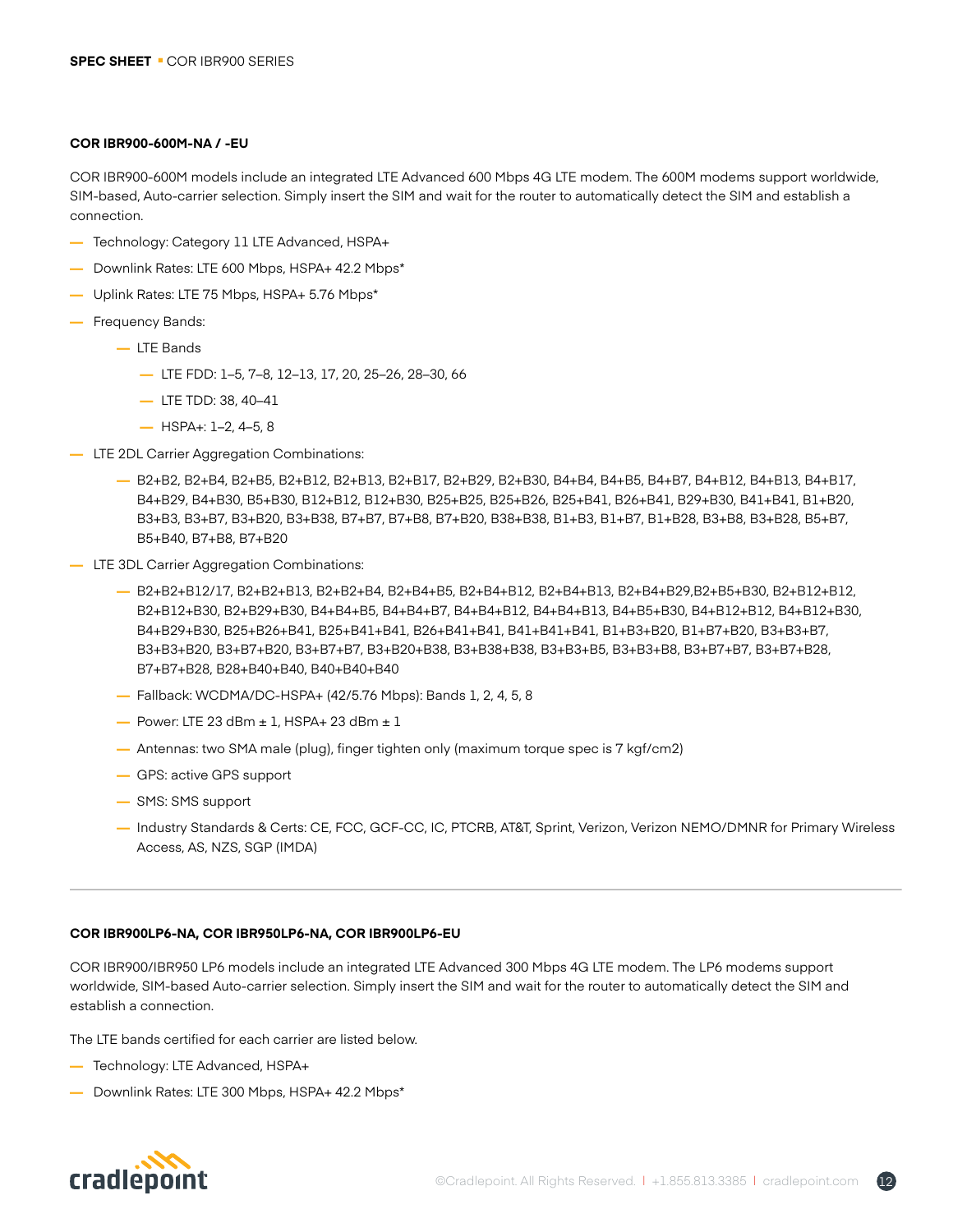- **—** Uplink Rates: LTE 50 Mbps, HSPA+ 5.76 Mbps\*
	- **—** Frequency Bands:
		- **—** LTE Bands 1-5, 7, 8, 12, 13, 20, 25, 26, 29, 30, 41
		- **—** Verizon: 2, 4, 5, 13 (XLTE support w/carrier aggregation)
		- **—** AT&T: 2, 4, 5, 12, 29, 30
		- **—** Sprint: 25, 26, 41 (LTE Plus Support)
		- **—** T-Mobile: 2, 4, 12 (T-Mobile Wideband LTE Support)
	- **—** Carrier Aggregation:
		- $-1+8$
		- **—** 2+ 2/5/12/13/29
		- **—** 3+ 7/20
		- **—** 4+ 4/5/12/13/29
		- $-5+2/4/30$
		- **—** 7+ 3/7/20
		- **—** 8+ 1
		- **—** 12+ 2/4/30
		- **—** 13+ 2/4
		- **—** 20+ 3/7
		- **—** 30+ 5/12
		- **—** 41+ 41
- **—** Fallback: WCDMA/DC-HSPA+ (42/5.76 Mbps): Bands 1, 2, 3, 4, 5, 8
- **—** Power: LTE 23 dBm ± 1, HSPA+ 23 dBm ± 1
- **—** Antennas: two SMA male (plug), finger tighten only (maximum torque spec is 7 kgf/cm2)
- **—** GPS: active GPS support
- **—** SMS: SMS support
- **—** Industry Standards & Certs: CE, FCC, GCF-CC, IC, PTCRB, AT&T, Sprint, Verizon

### **COR IBR900LP5-AP, COR IBR950LP5-AP**

COR IBR900/IBR950LP5 models include an integrated LTE Advanced 300 Mbps 4G LTE modem, and support Asia Pacific and Saudi Arabia. The LP5 modems support SIM-based, Auto-carrier selection. Simply insert the SIM and wait for the router to automatically detect the SIM and establish a connection.

- **—** Technology: FDD/TDD (300 Mbps) LTE Advanced, DC-HSPA+
- **—** Downlink Rates: LTE 300 Mbps, DC-HSPA+ 42.2 Mbps\*
- **—** Uplink Rates: LTE 50 Mbps, DC-HSPA+ 5.76 Mbps\*

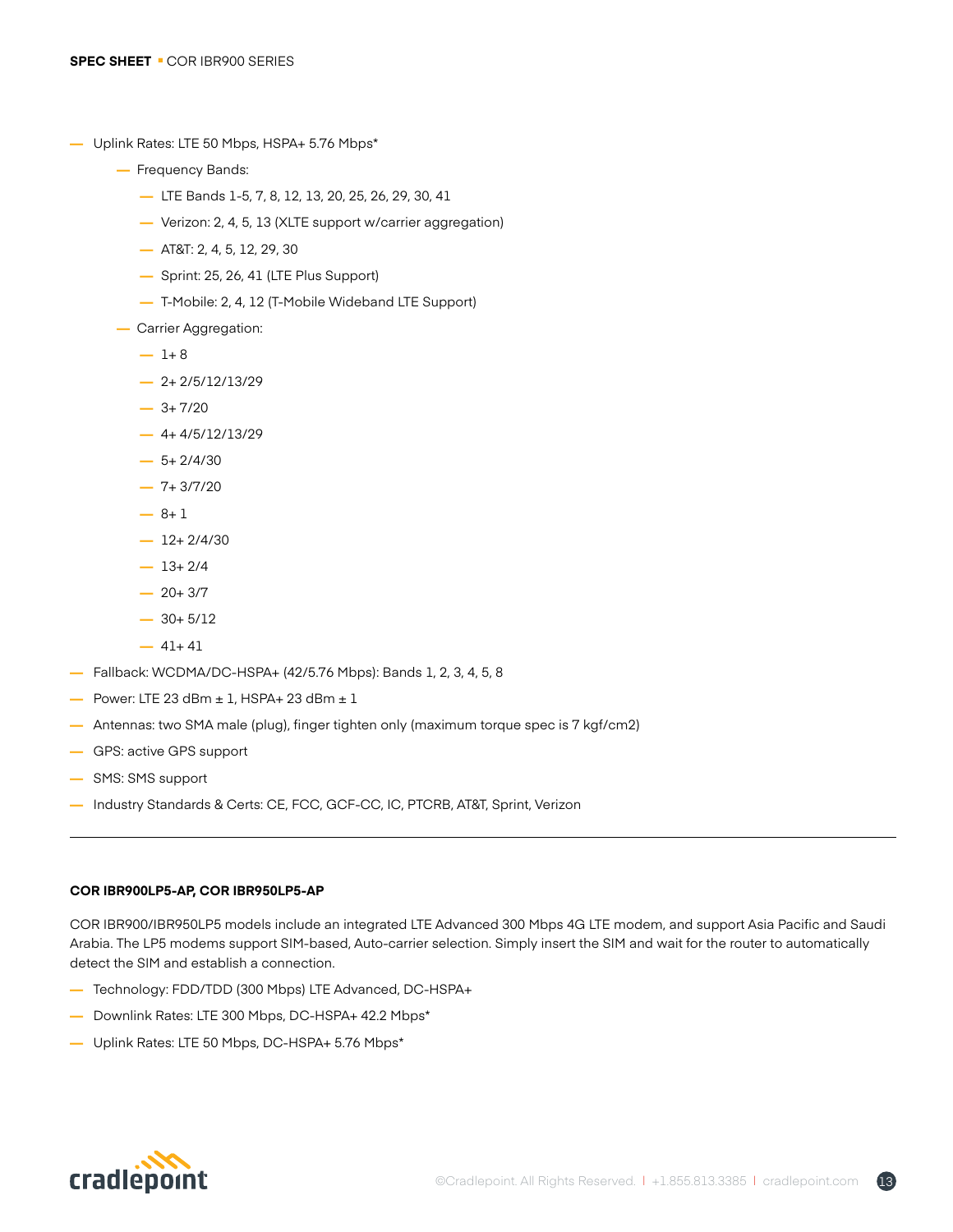- **—** Frequency Bands:
	- **—** LTE Bands: 1, 3, 5, 7, 8, 18, 19, 21, 28, 38, 39, 40, 41
	- **—** TD-SCDMA 39
- **—** Carrier Aggregation:
	- **—** 1 + 8/18/19/21
	- **—** 3 + 5/7/19/28
	- $-5 + 3/7$
	- **—** 7 + 3/5/7/28
	- $-8 + 1$
	- $-18 + 1$
	- **—** 19 + 1/3/21
	- $-21 + 1/19$
	- $-28 + 3/7$
	- **—** 38 + 38
	- $-39 + 39$
	- $-40 + 40$
	- $-41 + 41$
- **—** Fallback: WCDMA/DC-HSPA+ (42/5.76 Mbps): Bands 1, 5, 6, 8, 9, 19
- **—** Power: LTE: 23 dBm ± 1; DC-HSPA+: 23 dBm ± 1
- **—** Antennas: two SMA male (plug), finger tighten only (maximum torque spec is 7 kgf/cm2)
- **—** GPS: active GPS support
- **—** SMS: SMS support
- **—** Industry Standards & Certs: CE, GCF-CC, RC Australia, others pending

### **COR IBR900-LPE (North America)**

COR IBR900-LPE models include an integrated 4G LTE/HSPA+/EVDO modem – specific model names include a specific modem (e.g., the COR IBR900-LPE-VZ includes a Verizon LTE modem).

- **—** Technology: LTE, HSPA+, EVDO Rev A
- **—** Downlink Rates: LTE 100 Mbps, HSPA+ 21.1 Mbps, EVDO 3.1 Mbps\*
- **—** Uplink Rates: LTE 50 Mbps, HSPA+ 5.76 Mbps, EVDO 1.8 Mbps\*
- **—** Frequency Bands:
	- **—** LTE: Band 2 (1900 MHz), Band 4 AWS (1700/2100 MHz), Band 5 (850 MHz), Band 13 (700 MHz), Band 17 (700 MHz), Band 25 (1900 MHz)
	- **—** HSPA+/UMTS: (850/900/1900/2100 MHz, AWS)
	- **—** GSM/GPRS/EDGE: (850/900/1800/1900 MHz)
	- **—** CDMA EVDO: Rev A/1xRTT (800/1900 MHz)



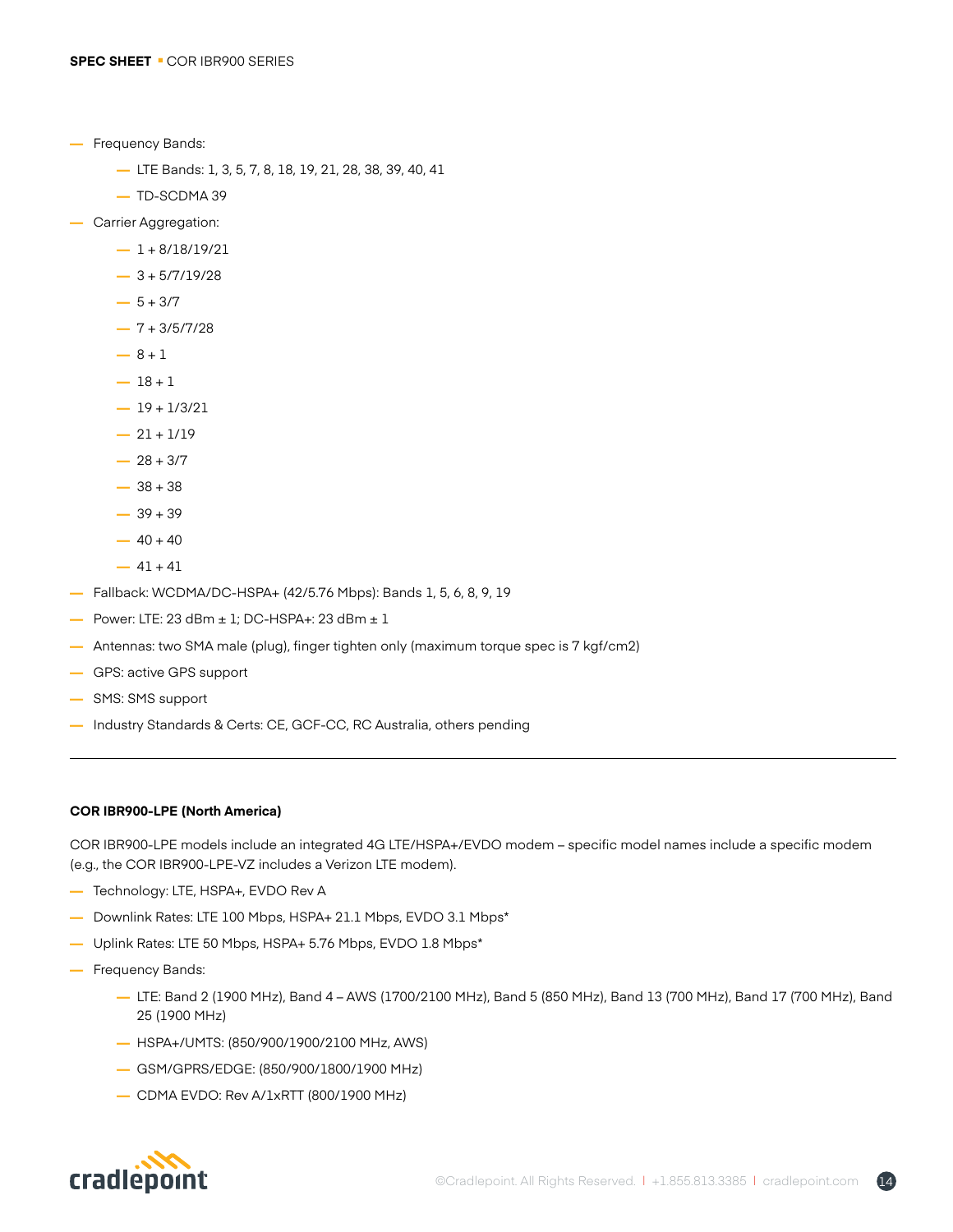- **—** Power: LTE 23 dBm ± 1; HSPA+ 23 dBm ± 1; EVDO 24 dBm ± 1 (typical conducted)
- **—** Antennas: two SMA male (plug), finger tighten only (maximum torque spec is 7 kgf/cm2)
- **—** GPS: Active GPS support
- **—** Industry Standards & Certs: FCC, WiFi Alliance, AT&T, Sprint, Verizon, Verizon NEMO/DMNR for Primary Wireless Access
- **—** SIM: two 2FF slots

#### *\*Theoretical*

*\*\*Theoretical max speed with 2 LTE antennas*

FirstNet and FirstNet Ready are registered trademarks and service marks of the First Responder Network Authority, an independent authority within the *U.S. Department of Commerce.*

## **Hardware**

### COR IBR900-1200M & 600M



*\* Only on IBR900*